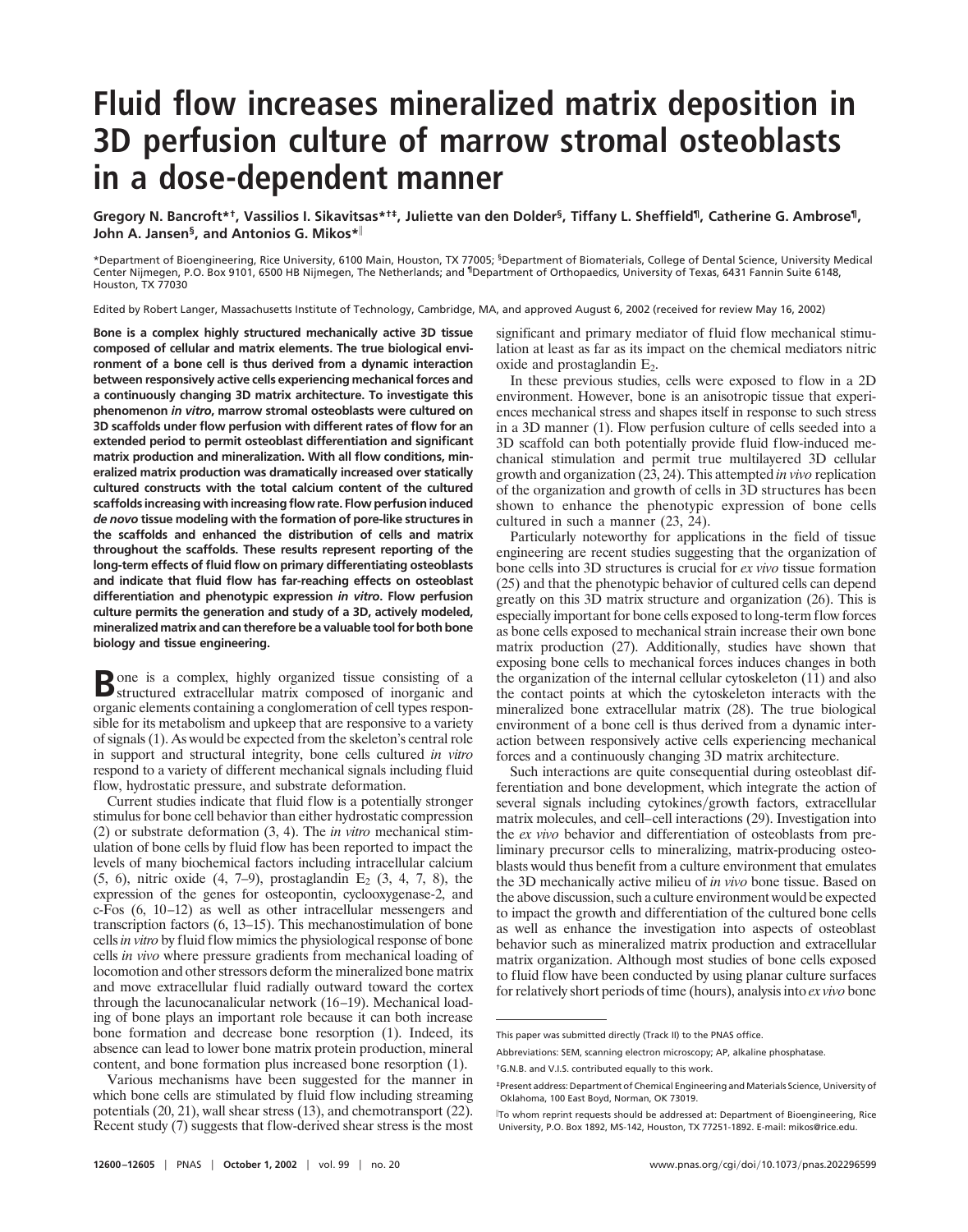

**Fig. 1.** Schematic of flow perfusion system. (*A*) Design of an individual flow chamber. (*B*) Relation to the flow perfusion circuit.

tissue production and osteoblast matrix generation and organization requires longer culture periods (days to weeks) to allow for the evolution of a mineralized bone matrix.

In this study we examined the effects of flow perfusion culture on the 3D culture of differentiating marrow stromal osteoblasts seeded on a 3D scaffold. We investigated the effects of prolonged flow perfusion culture on the biochemical behavior and extracellular matrix development of differentiating primary bone cells grown in a 3D environment exposed to varying rates of fluid flow.

## **Materials and Methods**

**Isolation of Rat Marrow Stromal Cells and Culture of Marrow Stromal Osteoblasts.** Rat marrow stromal cells were isolated by using established methods as described (30). Cells were cultured for 6 d in  $\alpha$ -MEM (Life Technologies, Grand Island, NY) supplemented with 10% FBS, standard cell culture antibiotics, and the osteogenic media supplements dexamethasone  $(10^{-8}$  M), ascorbic acid (50  $\mu$ g/ml), and β-glycerophosphate (10 mM) (all from Sigma). On day 6, cells were trypsinized and counted in for seeding on the titanium mesh scaffolds.

**Titanium Fiber Mesh Scaffolds and Cell Seeding.** Titanium fiber mesh scaffolds were prepared by die-punching discs from a sheet of sintered nonwoven titanium fiber mesh (Bekaert, Zwevegem, Belgium). Scaffolds had a volumetric porosity of 86% and a fiber diameter of 40  $\mu$ m. The average pore size of the mesh was  $\approx$ 250  $\mu$ m. As used, the scaffolds were disk-shaped with a diameter of 10 mm, a thickness of 0.8 mm, and a weight of  $\approx$  40 mg.

Before use, the scaffolds were sterilized by autoclave and each was press-fitted into a flow system cassette (Fig. 1*A*). Subsequently, the titanium meshes were placed in a 6-well plate, and a cell suspension of  $5 \times 10^5$  cells in 300  $\mu$ l was added to the top of each scaffold. Scaffolds for both flow perfusion culture and static culture were seeded by using cassettes to ensure a similar seeding for each culture method. Seeded titanium meshes in the cassettes were placed into standard 6-well plates, and after 2 h sufficient media were added to each well to cover the scaffolds. Cells were allowed to attach overnight, and thereafter the meshes were used in the flow perfusion system.

**Flow Perfusion Culture.** A flow perfusion culture system was developed. It consisted of six flow chambers custom-machined in a block of polymethylmethacrylate (commonly referred to as ''Plexiglas''). Each flow chamber contained a cassette sealed by two neoprene o-rings held in place by a screw-top (Fig. 1). Each flow chamber contained a titanium mesh scaffold. Media flowed top to bottom through the scaffold to prevent the trapping of air bubbles beneath the scaffold, which could alter the flow pattern on the surface of the scaffold. The press-fitting of the scaffold into each cassette as well as the o-ring sealing ensured that the only flow path was through the scaffold. Flow through each chamber was driven by a multichannel roller pump (Cole–Parmer) with each flow chamber on its own independent pumping circuit to ensure a consistent, controllable flow rate to each flow chamber. All flow chambers drew media from a common reservoir. In the complete flow perfusion culture circuit (Fig. 1*B*), media was drawn from the first media reservoir, pumped through each flow chamber, and returned to a second reservoir, which was connected to the first reservoir. The fluid head pressure then returned the media to the first reservoir where the flow cycle repeated. This two-reservoir design allowed essentially a complete change of the media by simply closing the connection between the two reservoirs, emptying both reservoirs, filling the first reservoir with fresh media, and pumping the old media into the second reservoir where it was removed before reestablishing the connection between the two reservoirs. The entire flow circuit was connected with platinum-cured silicon tubing (Cole–Parmer), which has a high permeability to both carbon dioxide and oxygen thereby ensuring adequate gas equilibration with the surrounding incubator air. Before use, the polymethylmethacrylate components (flow chamber block, cassettes, and screw-tops) were sterilized by ethylene oxide gas, whereas the remaining components (tubing, reservoirs, and connectors) were sterilized by autoclave.

For these experiments, the flow perfusion culture system was assembled by using appropriate sterile techniques in a laminar flow hood and filled with  $\approx 200$  ml of media. The cassettes with the seeded scaffolds were sealed in the individual flow chambers and the systems placed into standard cell culture incubators with an environment of 37°C and 5% CO<sub>2</sub>. Scaffolds were cultured at low, medium, and high media flow rates of  $0.3$ , 1, and  $3 \text{ ml/min}$ , respectively, for a total of 16 d. The flow rate was initially set at 0.3 ml/min for all systems and subsequently increased to 1 and 3 ml/min for the higher flow rates after a conditioning period of 24 h of flow perfusion culture. Media were changed three times per week with samples removed for analysis on days 4, 8, and 16.

In preliminary studies with this flow perfusion system, it was found that 1 ml/min (the medium flow rate in this study) was of sufficient stimulus to clearly alter the phenotypic behavior as compared to static culture. By then choosing to investigate half-log steps below and above  $(0.3 \text{ ml/min} \text{ and } 3 \text{ ml/min})$ , we were able to investigate the effects of increasing fluid flow in the 3D perfusion culture of marrow stromal osteoblasts.

**Static Culture.** The seeded scaffolds were removed from the cassettes 1 d after seeding and cultured in standard 6-well culture plates with 10 ml of media following a media change schedule identical to that used for the flow perfusion culture systems. Samples for analysis were removed on days 4, 8, and 16 as well.

Analysis of Scaffold Cellularity. Cell/scaffold constructs were lysed by a freeze-thaw method in deionized distilled water (ddH2O). The DNA content of the lysates was quantified by using a fluorometric DNA quantification kit (PicoGreen; Molecular Probes) with results expressed as cells per scaffold by quantifying the DNA content of a known amount of marrow stromal osteoblasts.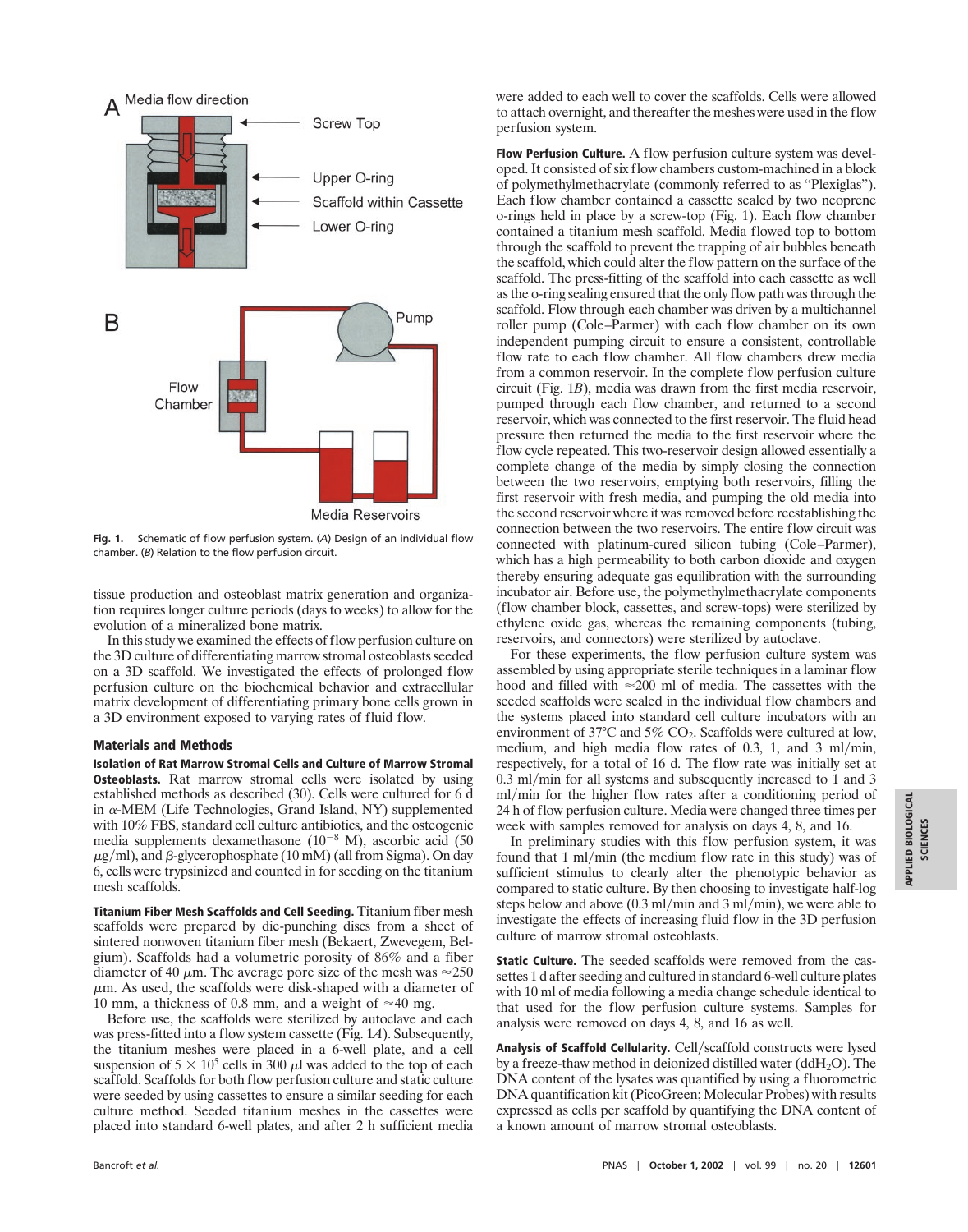

**Fig. 2.** Calcium content of cultured scaffolds. Results are expressed as mg Ca2-scaffold on a log scale. **\***, highest; **\*\***, second highest; and**\*\*\***, third highest calcium content with each statistically different from all other groups ( $P < 0.05$ ).

Alkaline Phosphatase (AP) Assay. Cell/scaffold constructs were lysed by a freeze-thaw method in ddH2O. AP activity was determined by a colorimetric assay kit by using the conversion of *para*nitrophenylphosphate to *para*-nitrophenol (kit 104-LL, Sigma).

**Osteopontin Measurement.** Osteopontin secreted in the culture media was measured by using a commercially available sandwich immunoassay specific for rat osteopontin (catalog no. 900-089), from Assay Designs (Ann Arbor, MI) The assay is based on two rabbit polyclonal Abs for rat osteopontin. One Ab is immobilized on a microtiter plate, and the second is labeled with the enzyme horseradish peroxidase.

**Detection of Osteocalcin.** Osteocalcin secreted in the culture media was measured by using a commercially available sandwich immu-

noassay (BT-490), specific for rat osteocalcin only, from BTI (Stoughton, MA) (31). The immunoassay is based on two goat osteocalcin Abs, recognizing both the carboxylated and the decarboxylated rat osteocalcin, each directed toward an end of the (C- or N-terminal) protein. The lowest detectable level of osteocalcin with this assay kit was  $0.3$  ng/ml.

**Calcium Content.** Scaffolds were incubated overnight in 0.5 M acetic acid to dissolve the calcium in the scaffolds. The calcium content of the solutions was then quantified by using a kit (procedure no. 587, Sigma), which uses the ortho-cresolphthalein complexone colorimetric method. Standards were prepared from a CaCl<sub>2</sub> solution and the results expressed as mg  $Ca^{2+}$  equivalents per scaffold. To ensure that calcium measurements accurately reflected active mineralization of the scaffolds by the cultured cells, unseeded titanium scaffolds were ''cultured'' under identical flow perfusion and static culture conditions for 16 d and no detectable calcium deposition occurred.

**Scanning Electron Microscopy (SEM) Analysis.** Samples were fixed in paraformaldehyde, dehydrated in a gradient series of ethanol, dried with tetramethylsilane, and sputter-coated with gold. Images were taken by using a JEOL G5000 scanning electron microscope.

**Light Microscopy Analysis.** Samples were fixed in formalin, dehydrated in a gradient series of ethanol, and embedded in glycol methacrylate (Technovit 7200 VLC, Exakt, Oklahoma City, OK). Thin sections (10  $\mu$ m) were prepared by using the Exakt cutting and grinding system by using established techniques (32). Sections were stained with methylene blue/basic fuchsin and images were taken with a conventional light microscope equipped with a Canon digital image capture system.

**Statistics.** Results are expressed as means  $\pm$  SD. Multiple pairwise comparisons were performed by using the Tukey-Kramer procedure at a significance level of 95%.



**Fig. 3.** SEM images of the surfaces of cultured scaffolds. Representative SEM images of surfaces of scaffolds cultured for 16 d with static culture (*A*), flow perfusion rate of 0.3 ml/min (B), flow perfusion rate of 1 ml/min (C), and flow perfusion rate of 3 ml/min (D). Porous structures formed during flow perfusion culture are readily apparent in *C*. Although less numerous, porous structures also were formed at the lowest perfusion rate. At the highest flow perfusion rate, the formed porous structures appeared to have become blocked or plugged with matrix. Several of these are indicated with arrows in *D*.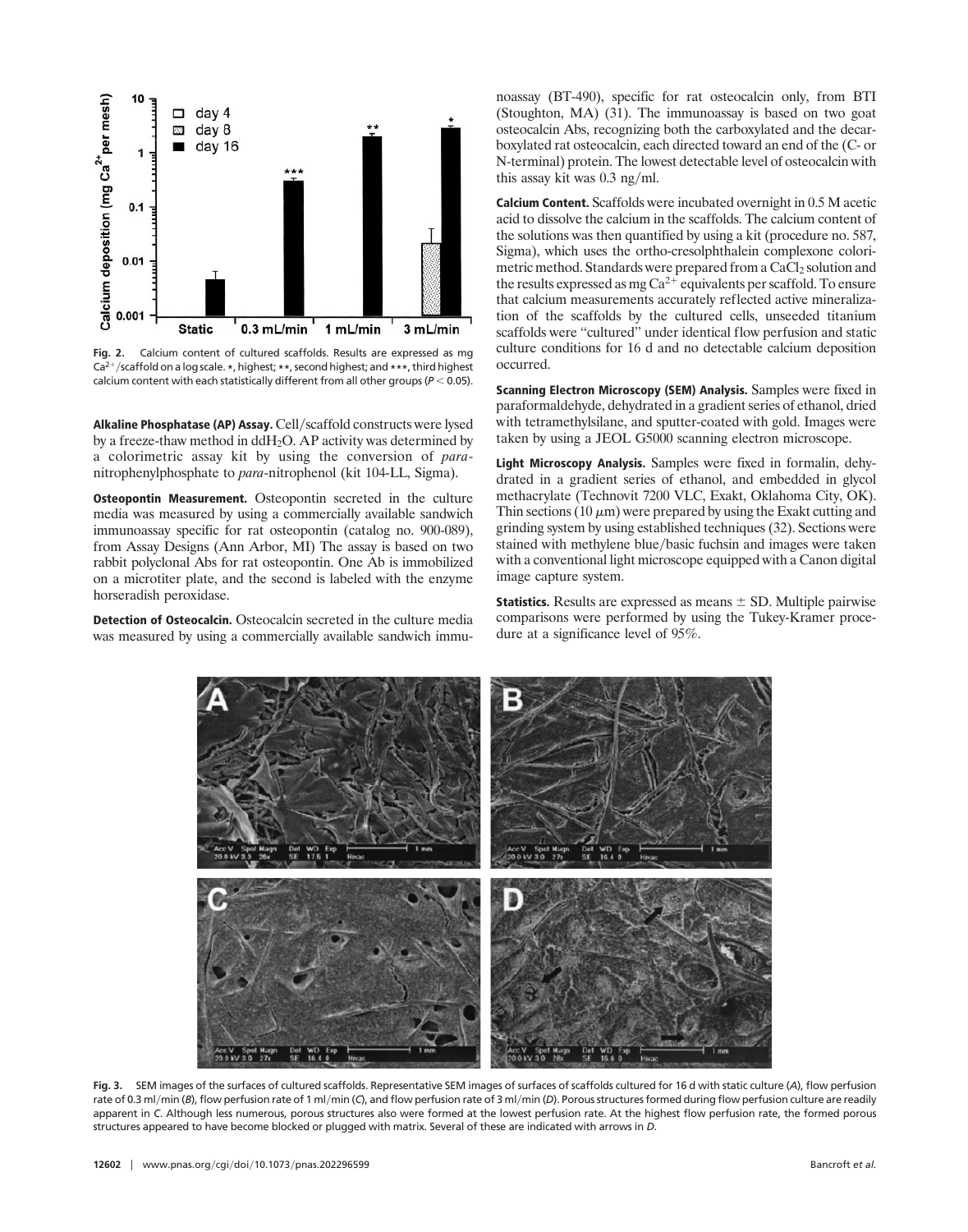

Fig. 4. Porous structures on surfaces of scaffolds cultured under flow perfusion. Higher magnification images of porous structures shown in Fig. 2*C*. Individual cells can be clearly seen lining the pores and deeper scaffold structures.

## **Results and Discussion**

**Flow Perfusion Culture of Marrow Stromal Osteoblasts.** Marrow stromal osteoblasts were harvested from rat tibia, selected and expanded for 7 d in osteogenic media (29), seeded onto fiber mesh

titanium scaffolds, and then cultured in a newly developed flow perfusion culture system for 16 d after seeding. This culture system permitted the study of differentiating marrow stromal osteoblasts as they proliferated and produced extracellular matrix in a 3D mechanically active environment. In addition, culturing seeded scaffolds at different flow rates of  $0.3$ , 1, and 3 ml/min revealed dose-dependent effects of flow perfusion rate on mineralized matrix production, matrix modeling, and cell/matrix distribution.

**Mineralized Matrix Deposition.** By using a calcium dissolution assay, the amount of calcium contained in the scaffolds was quantified to evaluate the matrix production of the cultured marrow stromal osteoblasts. At all flow rates, the mineralized matrix contents of the scaffolds cultured for 16 d with flow perfusion culture were greatly increased over those cultured statically (Fig. 2).

Culturing seeded scaffolds with progressively higher flow rates in the flow perfusion system resulted in progressively higher levels of mineralization of the scaffolds (Fig. 2). A roughly 3-fold increase in flow rate from the lowest rate of  $0.3 \text{ ml/min}$  to the middle rate of 1 ml/min resulted in an over 6-fold increase in the calcium content of the cultured scaffolds. Increasing the flow rate further to the highest flow rate of 3 ml/min also resulted in an increase in matrix mineralization, but the magnitude of the increase was less, as a 3-fold increase in flow rate resulted in approximately twice as much calcium deposition. That the relationship between flow rate and mineral deposition was not linear throughout the range of flow rates suggests that there is a limit to the amount of matrix mineralization that can occur in this culture system.

The production of a mineralized matrix is considered the endpoint of full maturation of the osteoblast phenotype in differentiating marrow stromal cells, and flow perfusion culture at the higher rates appeared to have accelerated this differentiation (29). At the highest flow rate, marrow stromal cell-seeded scaffolds cultured under flow perfusion had already accumulated more calcium by day 8 than the statically cultured specimens had by the end of the culture period at day 16.



Fig. 5. Histological sections. Representative histological sections of scaffolds cultured for 16 d with static culture (A), flow perfusion rate of 0.3 ml/min (B), flow perfusion rate of 1 ml/min (C), and flow perfusion rate of 3 ml/min (D). Images are of histological crosssections of the cultured scaffolds. For flow perfusion culture specimens, the flow direction was from the top of the image through the scaffold to the bottom. Sections have been stained with basic fuchsin and methylene blue and viewed at  $\times$  10. The fibers of the titanium meshes appear black.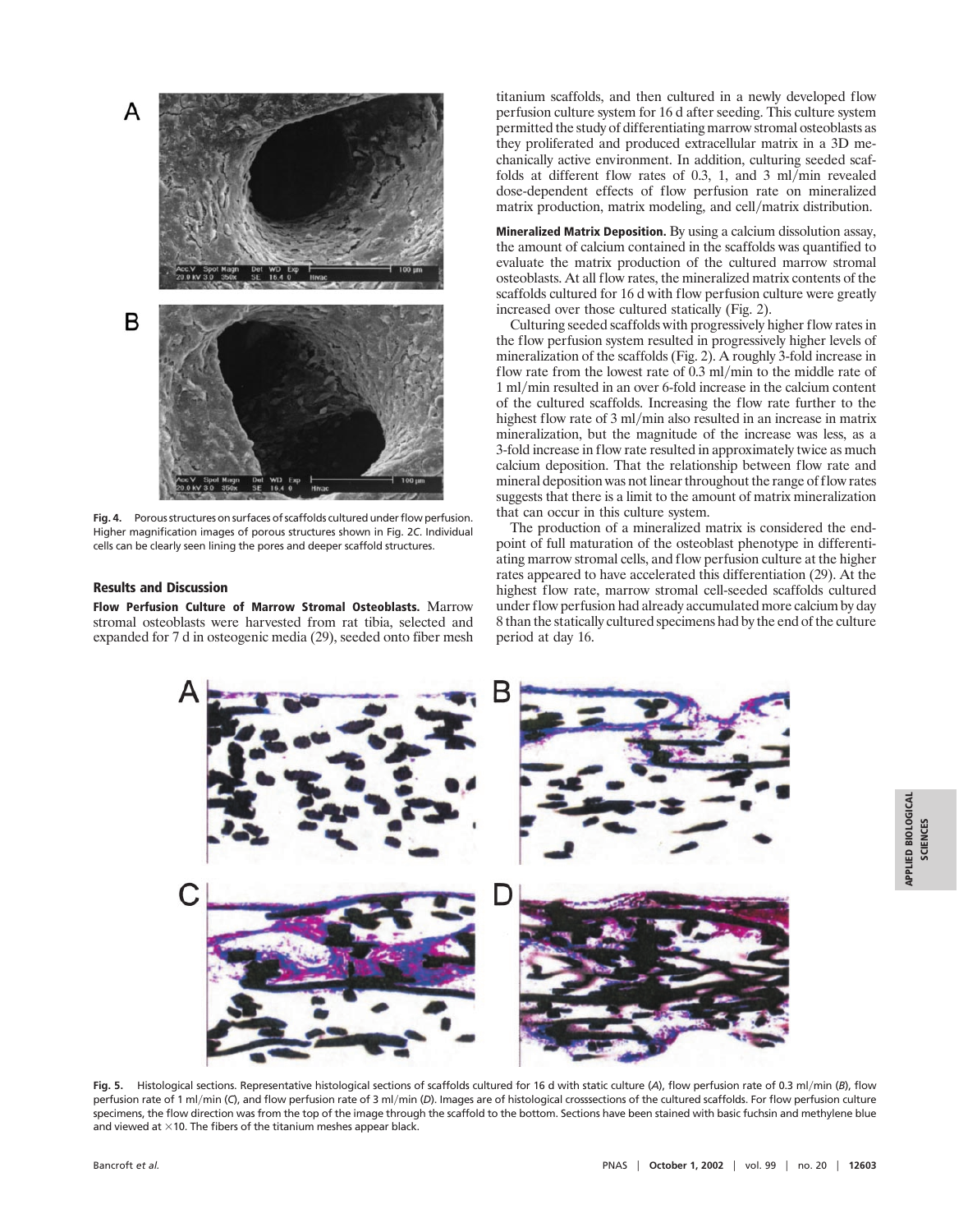

**Fig. 6.** Cellularity of cultured scaffolds. Results are expressed as cells per scaffold.

**3D Matrix Modeling In Vitro.** Examination of the cultured scaffolds at day 16 by SEM revealed that flow perfusion culture induced 3D modeling of the cultured cell/scaffold constructs (Fig. 3). Statically cultured specimens showed only a thin friable discontinuous crusting of extracellular matrix (Fig. 3*A*). Perfusion culture enhanced the matrix production even at the lowest flow rate whereas increasing the perfusion rate led to a thicker, more developed matrix (Fig. 3 *B*–*D*).

Discrete porous structures not seen with statically cultured specimens were observed on the surface in all perfusion-cultured samples at day 16. These porous structures were sparsely present on samples perfused at the low flow rate but were readily seen in abundance on the surface of the samples cultured at the medium and high flow rates (Fig. 3 *B*–*D*). However, it appeared that many of the porous structures had become obstructed or blocked because of overproduction of matrix at the highest flow rate (Fig. 3*D*). This may account for the previously mentioned nonlinear increase of mineralized matrix production with increasing flow rates.

Higher magnification examination of the porous structures revealed cells lining the surfaces of the porous structures and matrix on fibers deeper within the scaffolds (Fig. 4). The formation of these porous structures with organized cell growth and matrix arrangement suggests *de novo* tissue modeling because of the presence of penetrating fluid flow through the architecture of the underlying scaffold material.

**Cell and Matrix Distribution.** Histological sections revealed that flow perfusion culture dramatically improved the distribution of extracellular matrix through the cultured scaffolds (ref. 33; Fig. 5). Reinforcing what was seen with the SEM analysis, statically cultured specimens showed a thin crust of cells and matrix on the upper surface of the scaffolds where the marrow stromal osteoblasts were originally seeded (Fig. 5*A*). Again corroborating with what was shown in the SEM observations, even the low flow rate increased the amount and penetration of the developed matrix. With increasingly higher flow rates, the distribution of the matrix extended further throughout the scaffolds with the most uniform distributions obtained with culturing under the highest flow rate.

The cellularity of the titanium scaffolds was also measured on days 4, 8, and 16 of the culture period (Fig. 6). Although the histological data showed an effect of flow on the cell distribution, there was no clear trend with the cellularity of the scaffolds cultured under static culture or flow perfusion as determined by a fluorometric DNA assay. However, this may be caused by underestimation of DNA entrapped within the more mineralized tissue of the flow culture specimens.

**Early Osteoblast Differentiation.** As a marker of early osteoblastic differentiation (29), the AP activities of the constructs were measured on days 4, 8, and 16 of the culture period (Fig. 7). The typical rise and fall of AP activity characteristic of osteoblastic differentiation was common to all culture systems (29). However, at all time points the AP activity was significantly higher in the flow perfusion cultures when compared with static culture. There was although no apparent effect of varying flow rates on AP activity implying that the influences of higher flow perfusion rates predominantly affected the later osteoblastic differentiation, characterized by mineralization, more than the early osteoblastic differentiation, characterized by AP activity.

**Late Osteoblast Differentiation.** Osteopontin is a phosphorylated glycoprotein synthesized by osteoblasts that is associated with the early stages of osteogenesis preceding mineralization (34). It is hypothesized that osteopontin is secreted by osteoblasts at an early stage of bone development and promotes cell attachment necessary for mineralization of the matrix (35).

The osteopontin secreted into the culture media was measured at each media change and is presented in Fig. 8. Osteopontin was detected in all culture systems, although comparably lower peak levels were found in the scaffolds cultured under static conditions. With scaffolds cultured under flow conditions, there was a temporal pattern to the rise-and-fall expression of osteopontin (36) with peak levels occurring between days 5 and 8 for the high flow rate, between days 11 and 13 for the medium flow rate, and lastly



Fig. 7. AP activity of cells on cultured scaffolds. (A) Results are expressed as pmol/hr per cell. (B) Results are expressed as µmol/hr per scaffold. The symbols indicate that at day 4 ( $\circ$ ), day 8 (#), and day 16 (+) the statically cultured cells had significantly less AP activity than all flow perfusion culture groups at the corresponding day of culture.